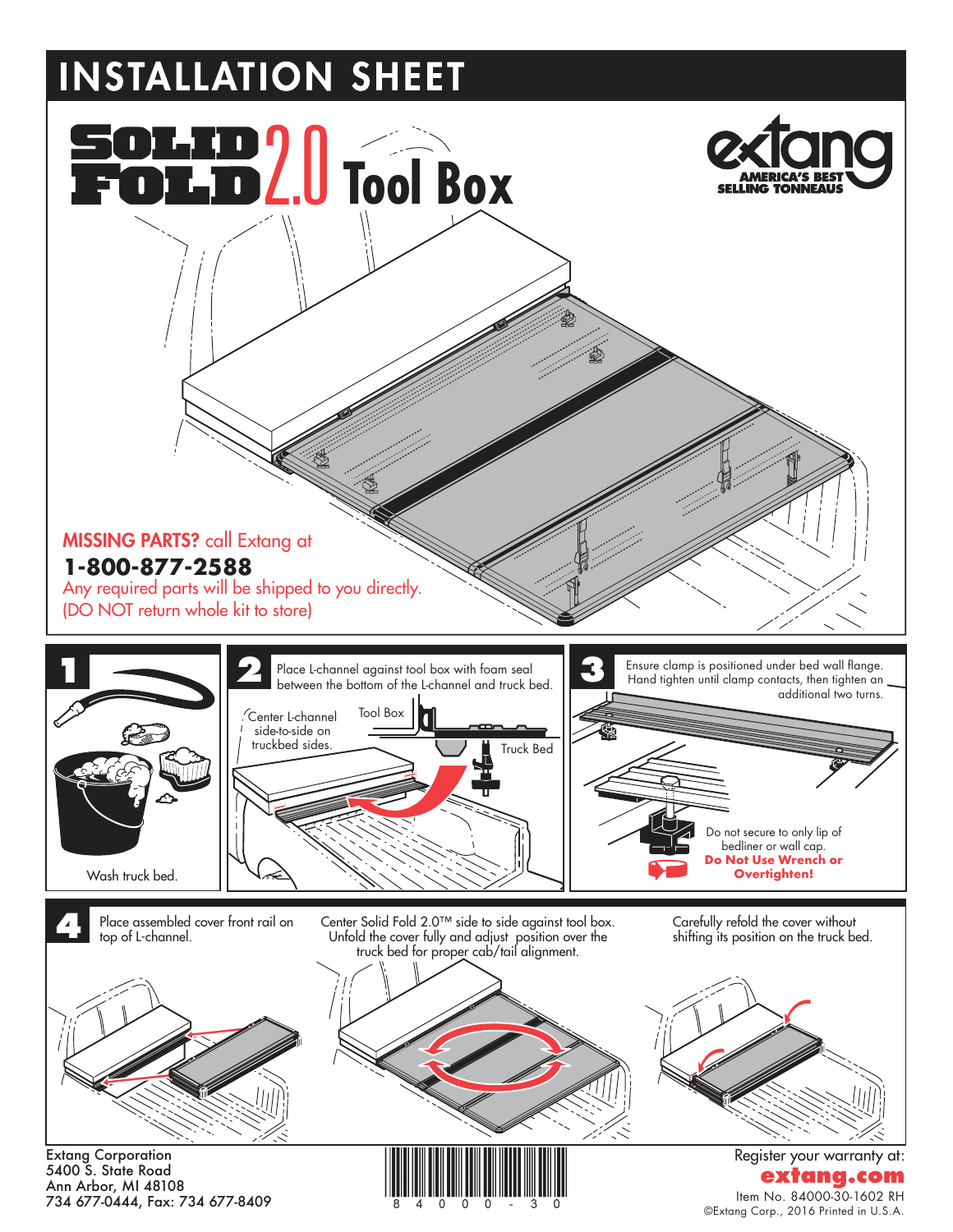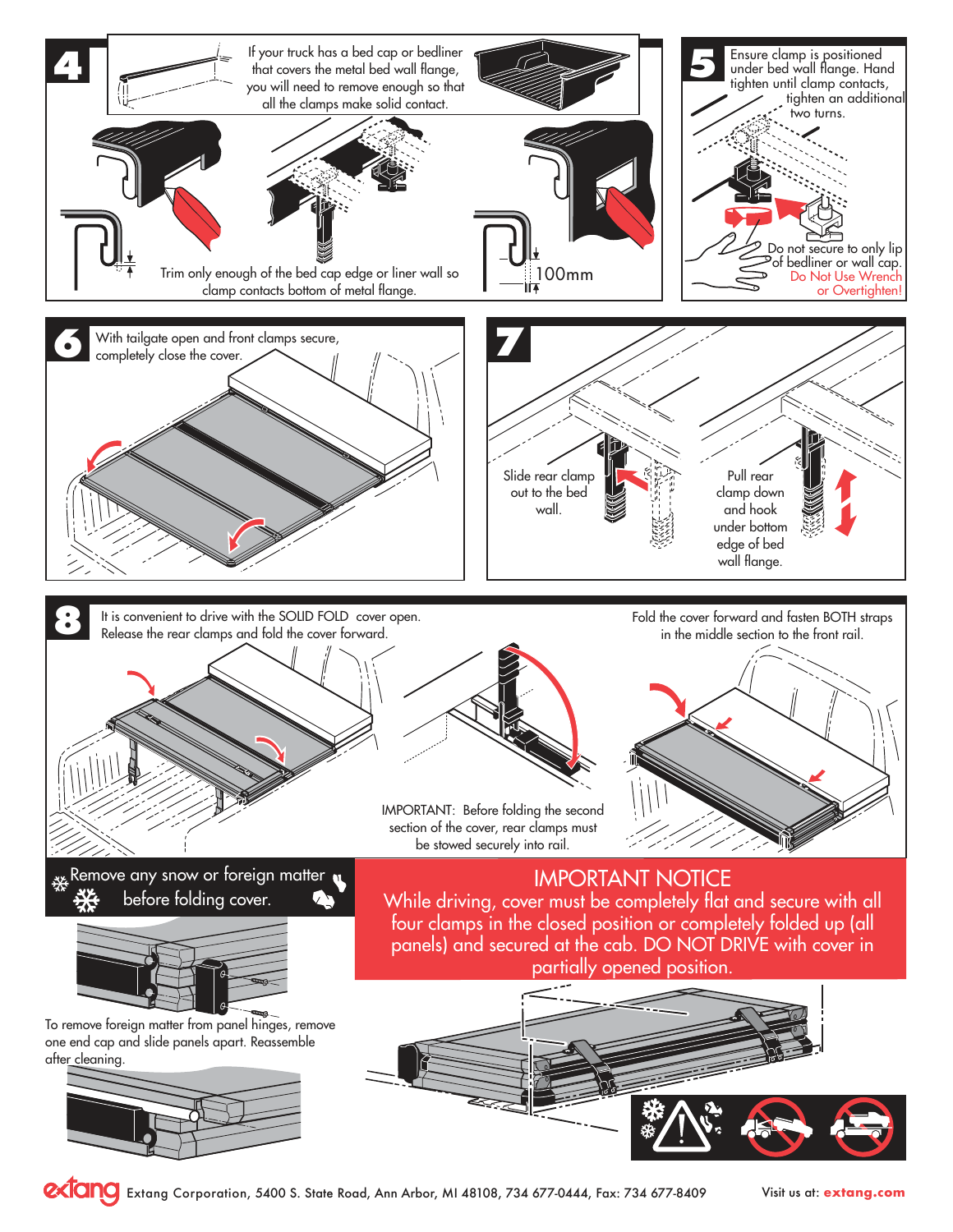# **FOLID 2.0** Tool Box

### **Special Instructions for Alternative Brackets**

SUPPLEMENT to INSTALLATION INSTRUCTIONS





Extang Corporation 5400 S. State Rd. Ann Arbor MI 48108 734-677-0444, Fax: 734-677-8409

Register your warranty at: **www.extang.com** © Extang Corp., 2016, Printed in U.S.A.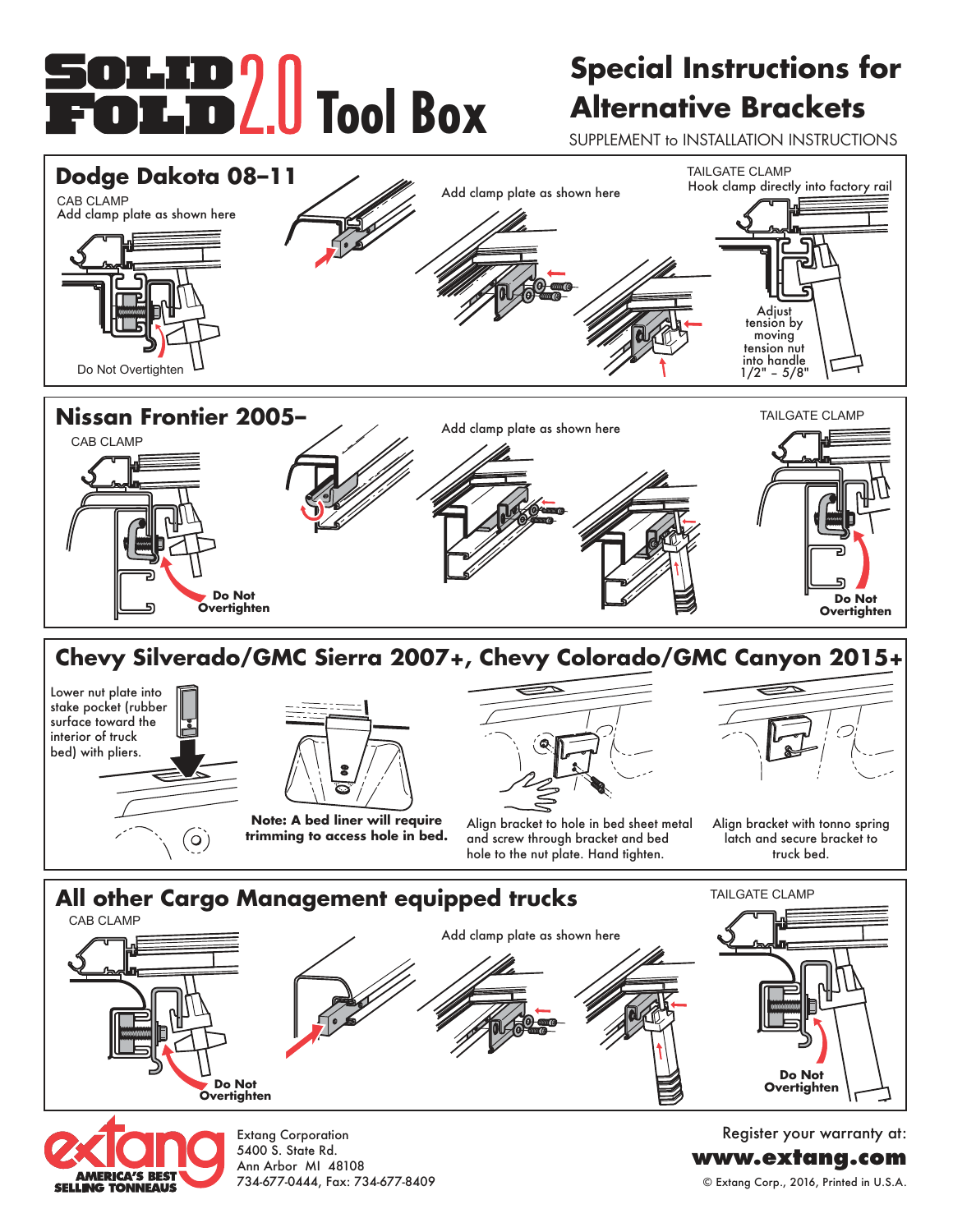# **T. TD 2.0 Tool Box**

### **Replacement Parts**

NOTE: To order replacement parts, it's best to contact our Customer Service Department for assistance, to ensure getting the correct part for your vehicle application. When ordering, xxx represents the 3-digit suffix, as referenced on the sales receipt or vehicle application list. Customer Service Department: 800-877-2588.

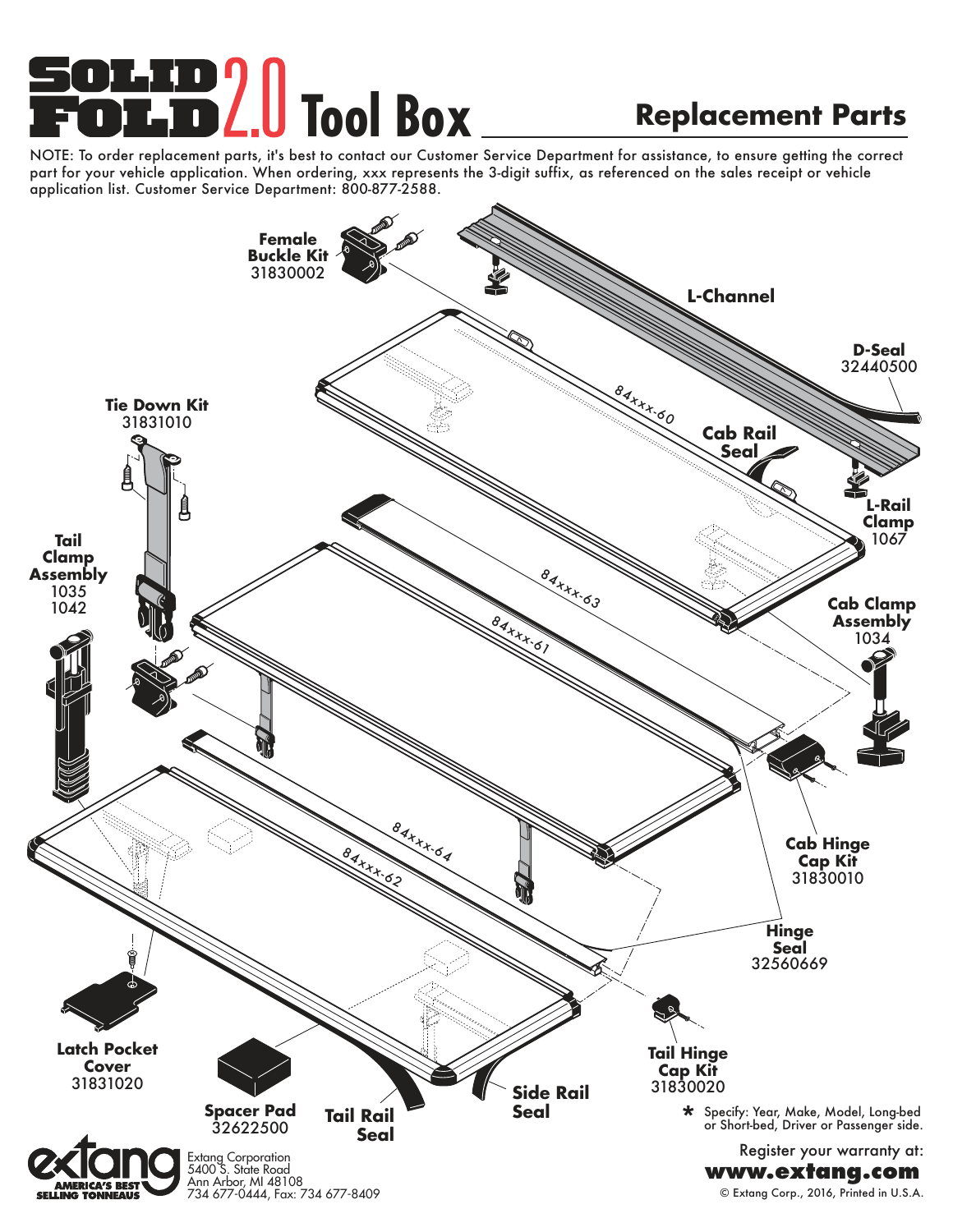

#### **READ CAREFULLY - KEEP IN A SAFE PLACE**

PLEASE ATTACH AND SAVE YOUR SALES RECEIPT. ACTIVATE YOUR wARRANTY ONLINE AT ExTANg.COm.

## **EXTANG LIMITED WARRANTY**



### FOLDING HARD LID TONNEAU

#### ■ **WARRANTY DURATION:**

Extang offers three years of coverage from the date of purchase. Warranty is limited to original purchaser of truck bed cover and is non transferable.

#### ■ **WARRANTY CONDITIONS:**

This warranty is against defective materials or workmanship. The warranty is void if the product has been damaged by accident, unreasonable use, neglect, improper service/installation/removal, modifications, normal wear and tear or other causes not arising out of defective materials or workmanship. Consequential and incidental damages are not covered under this warranty.

#### WARRANTY EXCLUSION:

- Warranty is void if defect in materials and workmanship is not reported in writing within 30 days of discovering a defect.
- Warranty does not cover the cost of shipping, including the cost of returning the product for warranty service or inspection.
- Warranty does not cover scratches and dents to bed cover. Warranty further excludes damage to bed cover as a result
- of placing, storing, or hauling objects on top of bed cover.
- Warranty will be void if shipping damage is not reported in writing within 3 business days of purchase.

#### THE FOLLOWING CONDITIONS WILL ALSO VOID THE WARRANTY:

■ OVERLOADING OF CARGO – Cargo should not touch the tonneau at any point. Protrusions in the tarp will stress the fabric. Cargo may shift while traveling and cause it to push against the fabric or panels and damage it.

■ DRIVING WITH PANELS OPEN OR IMPROPERLY SECURED – Prior to vehicle operation, clamps must be tightly secured so that clamp lips tightly grip the inner bedside metal surface. OPEN POSITION: Tonneau must be completely folded and secured with BOTH buckles. CLOSED POSITION: Tonneau must be completely flat and secured at all 4 clamps.

■ Top of tonneau MUST be free of foreign material including snow and ice before opening panels or severe damage may result.

■ Do NOT tow your vehicle from the rear with any Extang tonneau cover on your truck.



#### ■ **PERFORMANCE:**

Provided all warranty conditions are met Extang will either repair or replace (at Extang's option) the product or component. Extang may require the original item to be returned postage prepaid for final determination. Extang reserves the right to substitute and offer the respective warranty discount on an entire replacement system or provide other remedies than those listed in this warranty for discontinued products or other reasons. A return authorization number must be obtained from our customer service department prior to returning any product. **Shipping charges will apply for any repair or replacement**. This warranty gives you specific legal rights and you may also have other legal rights which vary from state to state.







The MaxSeal Tailgate Seal creates a tight seal along sides and bottom of your tailgate to keep out dust, rain and snow. Quick and easy to install: just cut, peel and stick.

### RECHARGEABLE TRUCK BED UTILITY LIGHT



The e-LIGHT 500 is an all-new revolutionary lighting system that fully illuminates the entire bed of your truck with ease. Universal in nature, the e-LIGHT 500 has been designed to work from any location inside the truck bed, and can be recharged on the go.

*Order today, direct from our customer service department:*



5400 S. STATE ROAD, ANN ARBOR, MI 48108 VOICE: **734-677-0444** or **1-800-877-2588**<br>FAX: 734-677-8409 EMAIL: info@extang.com



Item No. 0193-7.15 RRE Printed in U.S.A.